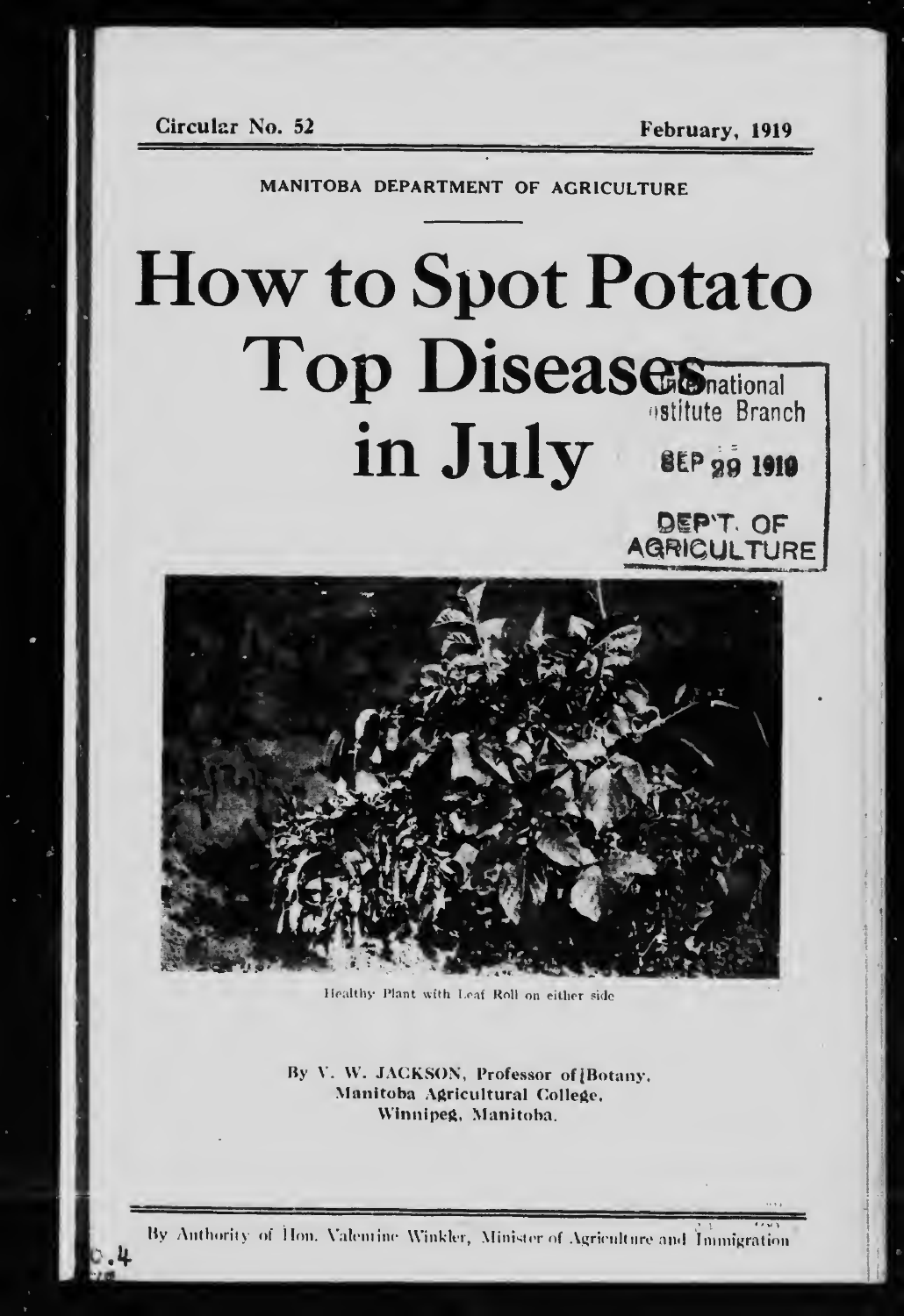## How to Spot Potato Top Diseases in July



Some varieties roll badly others are quite free. Often the difference is in the seed

The top diseases of potatoes do more harm than :the tuber diseases, often lessen ing the yield by onehalf. The worst top diseases are Leaf Roll, Black Leg, Brown Ring, Black Scurf and Leaf Mosaic; and in this order of import ance in the Kildonan-St. Vital district in 1918. July is the time to spot potato hills that carry hereditary diseases and thus prevent the spread of these troubles by seed.

Leaf Roll, which reduces the crop onehalf and passes on this hereditary unfit ness by seed, may be spotted by:



Typical Leaf Roll with clustered tubers

9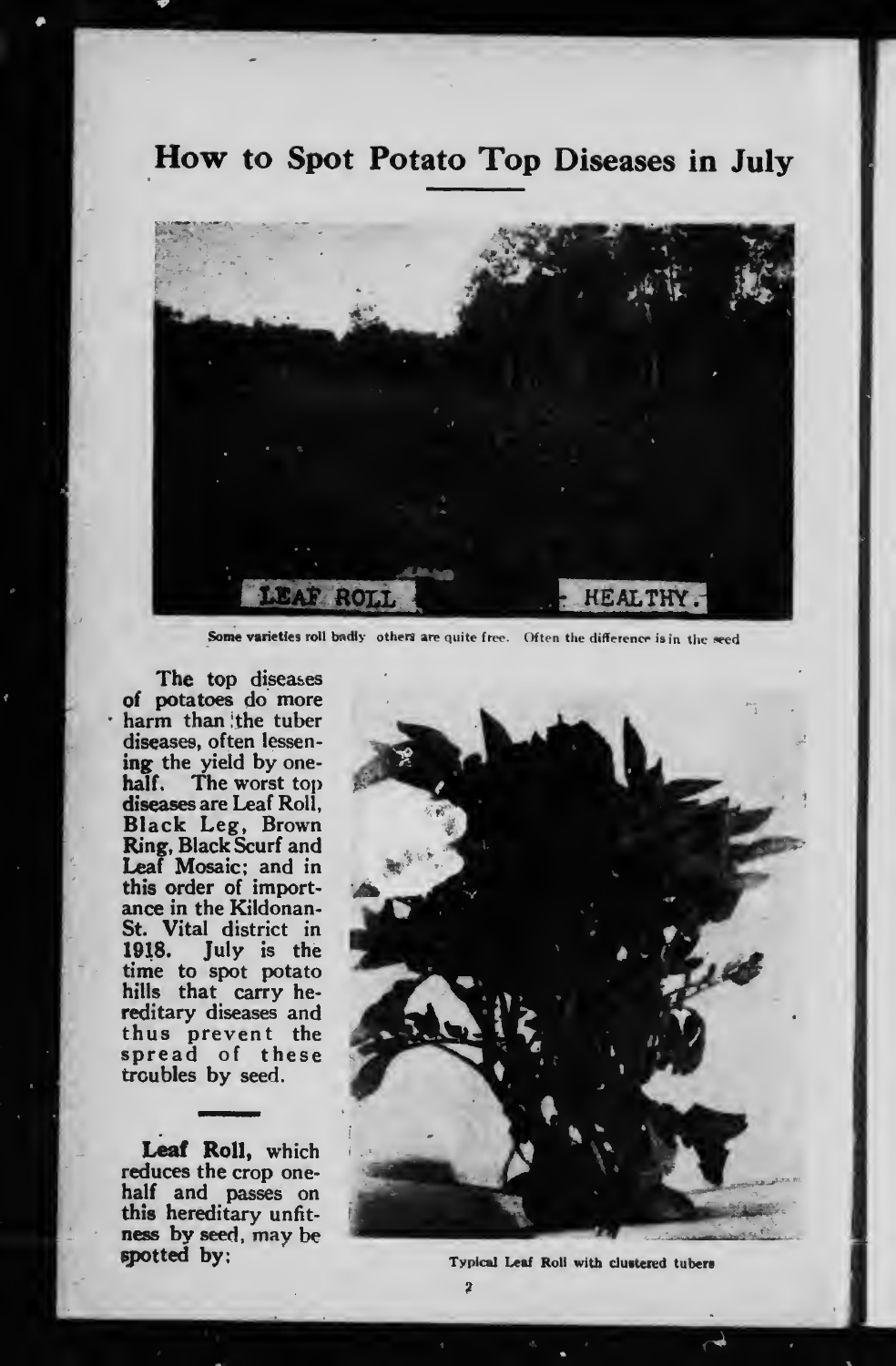

Typical Rhizoctonia, showing bushy top and potatoes ^-lustcrpfl at surfact- of the ground.

- Stems pull out easily and are dry, brown and withered at the base—not slimy or soft.
- On cutting these stems higher up they show hrown water tubes all the way up.
- On cutting across the stem end of any potatoes on such stems you will find a brown ring.

Although fit for rooking, such potatoes are unfit for seed as they spiead the disease, and, as it is internal, no treatment with formalin will check it.

Rhizoctonia or<br>lack Scurf. The Black Scurf. disease which causes the little black spots on so many of our potatoes can, at this time of year, be recognised in its entirety, and the damage estimated.

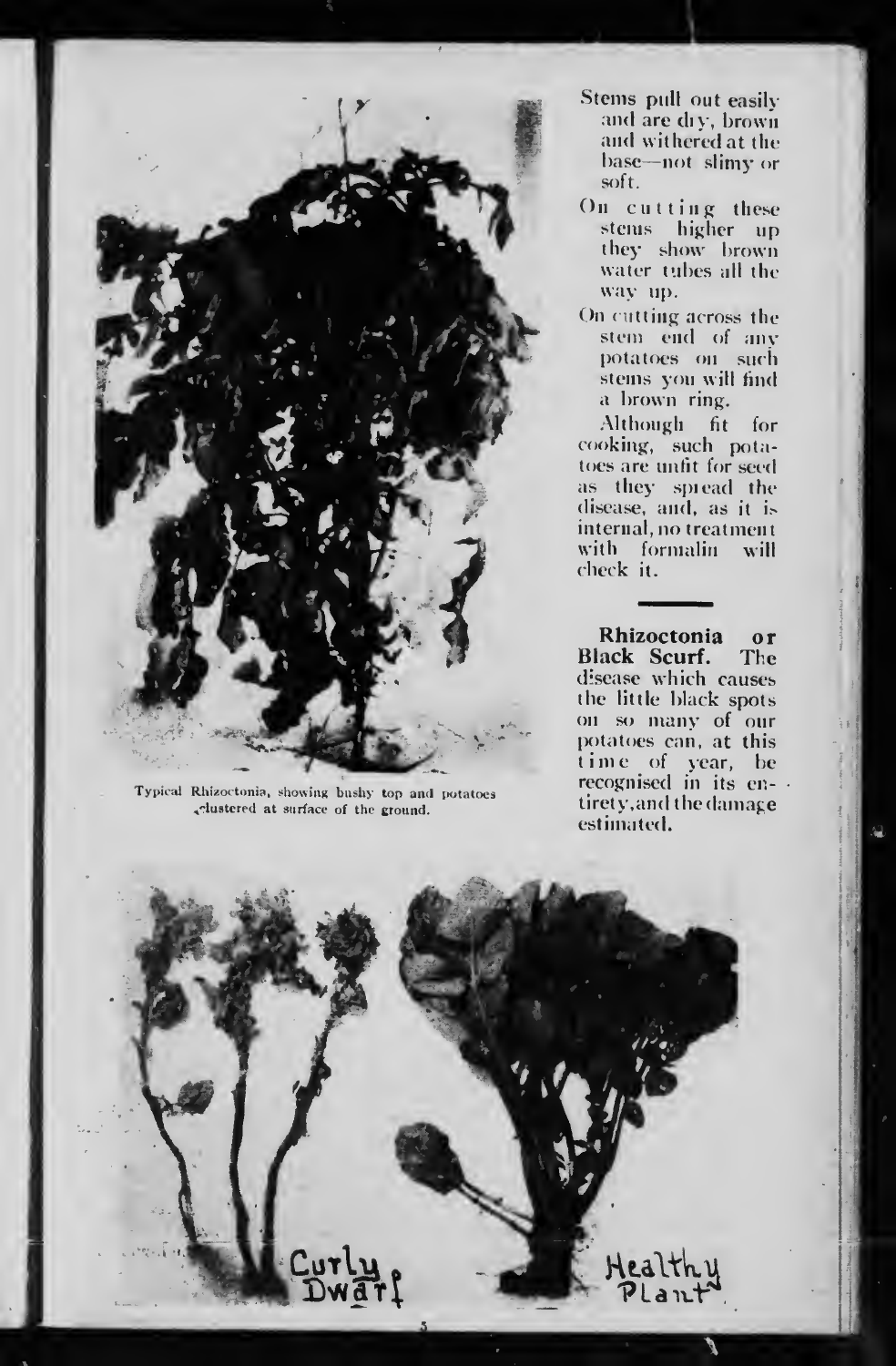Leaf Roll is very common and is easily spotted.

All varieties are susceptible to it by poor seed, and hot and dry conditions.

Irish Cobbler, Carman, Green<br>Mountain and Bovee do not show as much Leaf Roll as other Narieties.

Get see'l potatoes from dis tricts free from Leaf Roll.

Kenora, Thunder Bay and Northern Manitoba are free **f** from Leaf Roll.

Black Leg causes "misses" or empty hills.

Black Leg develops early -Early Bovee worst.

gene: .1 wilting, rolling and browning of the top.

The stems often fall outward and flat on the ground.

These are rotted off by a soft bacterial ro!.



Clusters of tubers formed at the fuiface of the ground after the parts below had been badly injured hy Khizoctonia.



Dry rot due to Fusarium.

These stems pull out of the ground easily and are soft and slimy at the base, and usually black — hence the name "Black Leg."

If potatoes are cut open, many will show <sup>a</sup> slimy, hollow centre, developing from the stem end.

These potatoes will rot completely so that such hills should be pulled up as soon as spotted and fed to the pigs.

This disease is spread by seed

Formalin is found to check the spread.

Wilt or Brown Ring.— Fusariun Wilt resembles Black Leg in affecting the whole top, but is distir guished from it by:

A bunching or rosetting of the top leaves.

A yellowing of the lower ones.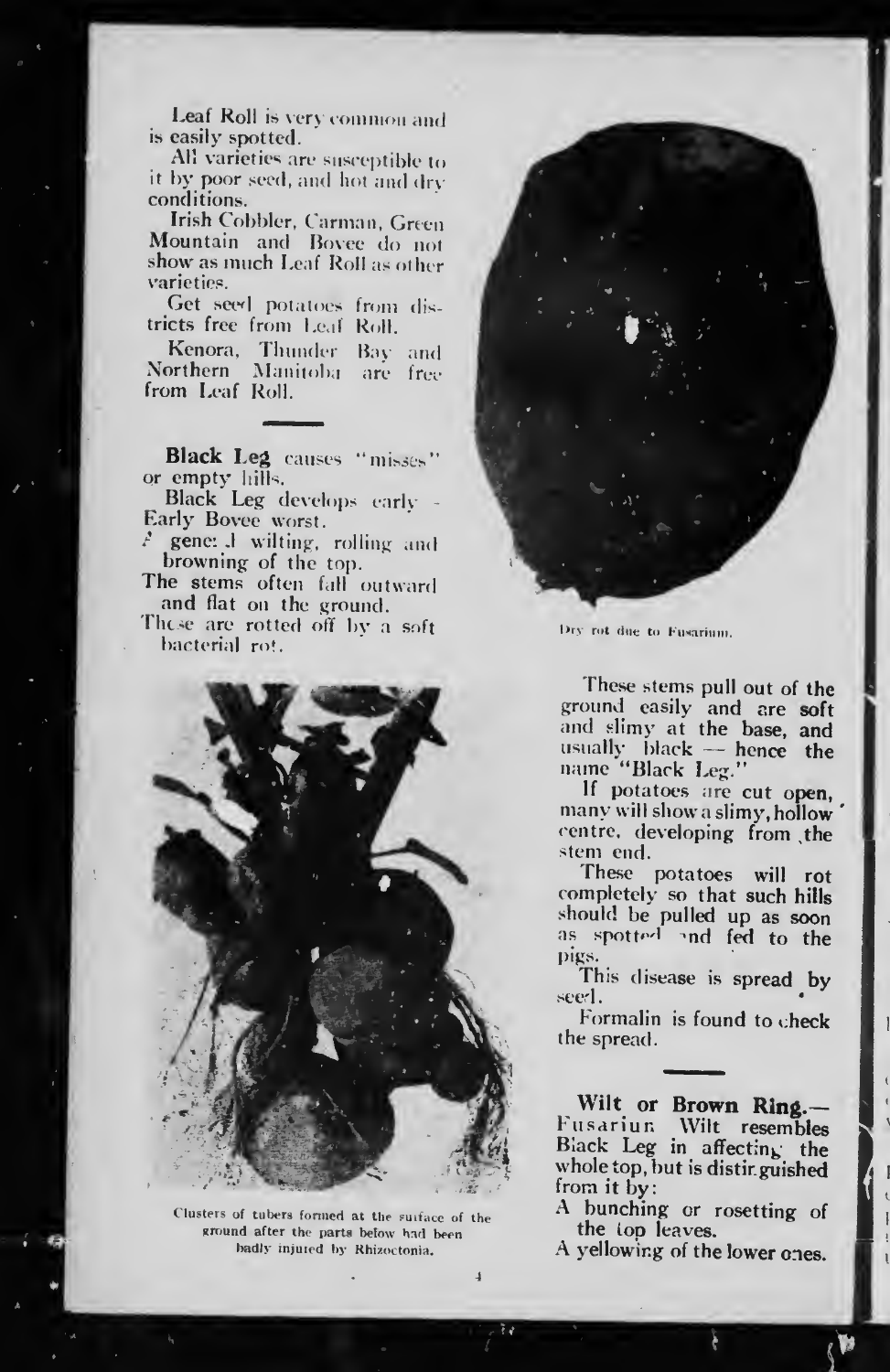

Leaf coll beside a let ithy plant

A dwarfed plant of erect, stiff growth.

A yellowish or speckled tinge to the top leaves.

An upturning of the sides of the lower leaves.

A browning or speckling of the tips of these leaves which lie on the  $\sim$  bund.

A thickening of these leaves so that they rattle when brushed and crackle when crushed.

A glossy, thick look to the rolled leaves.

ıe

ft

ıd ıe

n,

w

ie

bt

ls

'n

le

y

k

.s e

đ

f

i.

When stems are pulled out there are usually small potatoes set close in on the stem.

They are "Small potatoes and few in the hill.

These carry this hereditary weakness.

They can be culled out of potatoes only at this time of vear.

Hills with Leaf Roll should be pulled up and fed to the pigs, as they are unmarketable – and unsafe for seed.

BLACK LEG